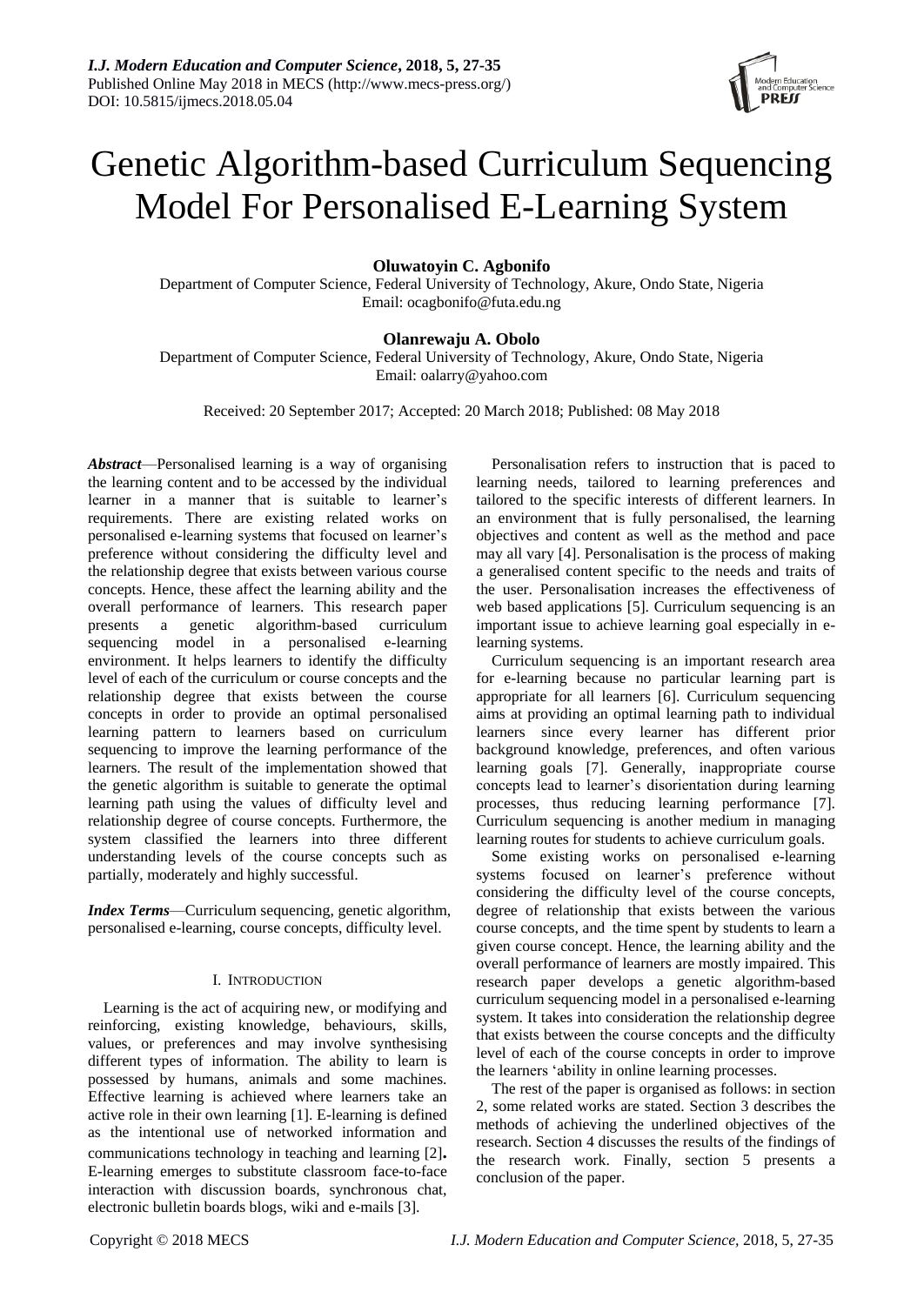#### II. RELATED WORKS

Learning theories are conceptual frameworks describing how information is absorbed, processed and retained during learning. Learning style refers to the way people learn, it is the way in which individuals begin to concentrate on, process, internalise, and retain new and difficult information [8]. In Huang *et al.* [9], a personalised e-learning system based on genetic algorithm and case-based reasoning approach was proposed. The research claimed that most personalised systems consider learner preferences, interests and browsing behaviours when providing personalised curriculum sequencing services, the system usually did not consider whether learner ability and the difficulty level of the recommended curriculums are matched to each other.

In Oduwobi [10], a personalised electronic learning material recommender system was developed. The research stated that the traditional learning approach is based on general recommendations in which the same learning item(s) is recommended for an entire group of learners. However, the research work was based on user's profile and on the highest rated items by learners which are not enough bases for a fully personalised system.

Muthulakshmi and Uma [11] designed an ontologybased e-learning system for sports domain. E-learning has been used widely in web technology aided learning process, video conferencing etc. E-learning provides effective services online than any other computer aided tutor available. However, this research do not query template that will be useful for data extraction.

Agbonifo *et al*. [12] developed a new learning model that deployed fuzzy c-means clustering technique using Honey and Mumford learning style dimensions to identify and classify learner learning preference and match learner with appropriate content presentation that meet his/her requirements. Also, new assessment parameter modalities were built into the model. Neurofuzzy expert reasoning technique was used to evaluate learner learning capability relative to the learning concepts processes obtained and stored in the learner profile during the interaction of the learners with the system. However, the research did not consider the difficulty level of the course concepts.

Elusoji [13] developed adaptive personalised elearning based on Felder Silverman Learning Style Model where learning contents are sequenced using the knowledge tree technique. Furthermore, the learners' knowledge which focused on learners' interest on visited learning objects with respect to learner's educational preference throughout the online learning process. Kmeans clustering was used to divide the learning preferences into eight groups and correspondence analysis is used to partition the learning preferences into four dimensions to assign learners with common preference and interests to the same group. The research

did not consider the curriculum difficulty level and concepts relationship.

## III. SYSTEM DESIGN

This section discusses the system architecture, mathematical modeling and system flowchart.

#### *A. System Architecture*

The architecture of the proposed personalised elearning system is depicted in Fig 1. It consists of various components which interact together to present personalised course concepts to meet the learning ability of the individual learners. The interface agent provides a friendly interactive medium for interacting with the users and it serves as an information channel for communicating with the system. It provides the functions of account management, authorisation and query searching. The user account database stores the profile of the users, such as the names, sex, age, unique identification numbers (authorisation and verification) and status.

The testing items database contains the pretest questions based on the course concepts. The learning course concepts are the various topics in a course with detailed note on each of the topics that the individual learners are expected to study very well during the learning process. The responses of learners to the questions are used to obtain course concept difficulty and the degree of relationship between the various course concepts.

## *B. Genetic Algorithm-Based Curriculum Sequencing Model*

The proposed model is made up of two major parameters; the concept relationship degree and concept difficultyl level. Pasquale *et al.* [14] and John and Joseph [15] models are adapted to establish the degree of relationship between two course concepts. Each course concept is represented as vectors in a multidimensional Euclidean space. The generic element  $w_{i,k}$  in the space can be defined as:

$$
w_{i,k} = tf_{i,k} \times \log \frac{N}{df_k} = tf_{i,k} \times IDF
$$
 (1)

\where  $w_{i,k}$  represents the importance/weight of the  $k<sup>th</sup>$ term in the i<sup>th</sup> concept,  $tf_{i,k}$  is term frequency of the  $k^{th}$ term, which appears in the  $i<sup>th</sup>$  concept, N denotes the total number of concepts in the database,  $df_k$  is the document frequency of the  $k<sup>th</sup>$  term (the number of concepts containing term k). The logarithm is called the inverse document frequency (IDF). Assume that there are m total terms under union of all linguistic terms of the  $i<sup>th</sup>$  concept and jth concept. The concept relation degree for the  $i<sup>th</sup>$ and  $j<sup>th</sup>$  concept can be calculated using the cosinemeasure as defined in (2):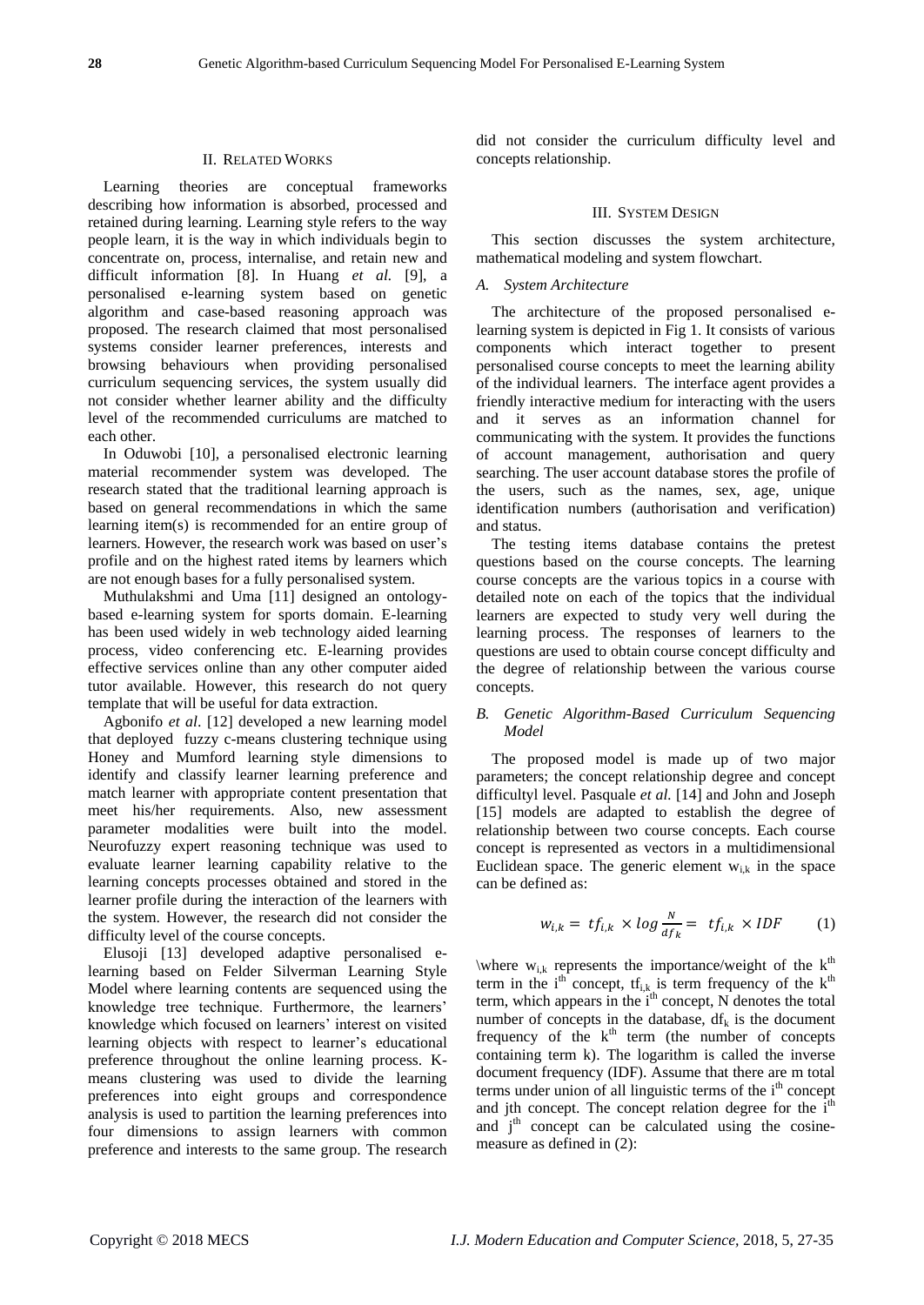

Fig.1. Architecture of the Personalised E-learning System.

$$
r_{i,j} = \frac{\sum_{h=1}^{m} (w_{i,h})(w_{j,h})}{\sqrt{\sum_{h=1}^{m} (w_{i,h}^2) (w_{j,h}^2)}}
$$
(2)

where Concept i  $(C_i)$ , and Concept j  $(C_i)$  are expressed as follows:  $C_i = \{w_{i,1}, w_{i,2}, \ldots, w_{i,m}\}\$ and  $C_j = \{w_{j,1}, w_{j,2}, \ldots, w_{j,m}\}\$  $w_{i,m}$ , respectively, represent the vectors in a multidimensional space for the i<sup>th</sup> and j<sup>th</sup> concepts,  $r_{i,j}$ denotes the concept relation degree between the  $i<sup>th</sup>$  and  $j<sup>th</sup>$ concepts.

Assume that there are n total course concepts in the course concepts database, the course concepts relation matrix for all course concepts can be expressed by the matrix **R,** as defined in (3):

$$
R = \begin{bmatrix} C_1 & C_2 & \cdots & C_n \\ r_{1,1} & r_{1,2} & \cdots & r_{1,n} \\ r_{2,1} & r_{2,2} & \cdots & r_{2,n} \\ \vdots & \vdots & \vdots & \vdots \\ r_{n,1} & r_{n,2} & \cdots & r_{n,n} \end{bmatrix}
$$
 (3)

The following describes the procedure for determining the difficulty parameters of course concepts. This research work uses a 5-point likert scale where 2 indicates ''Strongly Agree'', 1 is ''Agree'', 0 is ''Undecided'', -1 is ''Disagree'' and -2 is ''Strongly Disagree''. The final difficulty parameter of concepts is a linear combination of the concept difficulty parameter as defined by experts and assessed by learners, with a different weight assigned to each. By adapting Lee *et al.* [16] model, three definitions related to the collaborative response approach by experts and learners are described below:

Assume that the difficulty parameters of course concepts,  $D_i = (D_1, D_2, ... D_n)$  is a set of course concept difficulty parameters which includes five different difficulty parameters.  $D_1$  represents Strongly Agree, quantified as 2,  $D_2$  represents Agree, quantified as 1;  $D_3$ represents Undecided, quantified as 0; D<sup>4</sup> represents Disagree, quantified as  $-1$ , and  $D_5$  represents Strongly Disagree, quantified as  $-2$ . Average difficulty of the j<sup>th</sup> concept based on experts and learners collaborative responses is as defined in (4):

$$
b_j(resp) = \sum_{i=1}^{5} \frac{n_{i,j}}{N_j} D_i \tag{4}
$$

where  $b_i$  (resp) denotes the average difficulty parameter of the  $j<sup>th</sup>$  course concept after experts and learners have given collaborative responses independently,  $n_{i,j}$ represents the number of experts and learners that gave feedback responses belonging to the  $i<sup>th</sup>$  difficulty parameter for the  $j<sup>th</sup>$  course concept, and  $N_j$  is the total number of experts and learners that rated the  $j<sup>th</sup>$  course concept. The final difficulty parameter of course concept is as defined in (5):

$$
b_j(final) = wb_j(inital) + (1 - w)b_j(respose)
$$
\n(5)

where  $b_i$  (final) is the final difficulty parameter of the  $i<sup>th</sup>$ course concept based on b<sup>j</sup> (initial), adjustable weight, experts and learners collaborative responses.  $b_i$  (initial) is the initial difficulty parameter of the  $j<sup>th</sup>$  course concept given by course experts, and w is an adjustable weight. Using equation 5,  $b_j$  final is used to obtain the difficulty parameter of course concept in the course concept database based on the linear combination of the course difficulty parameters as determined by course experts and learners respectively.

Copyright © 2018 MECS *I.J. Modern Education and Computer Science,* 2018, 5, 27-35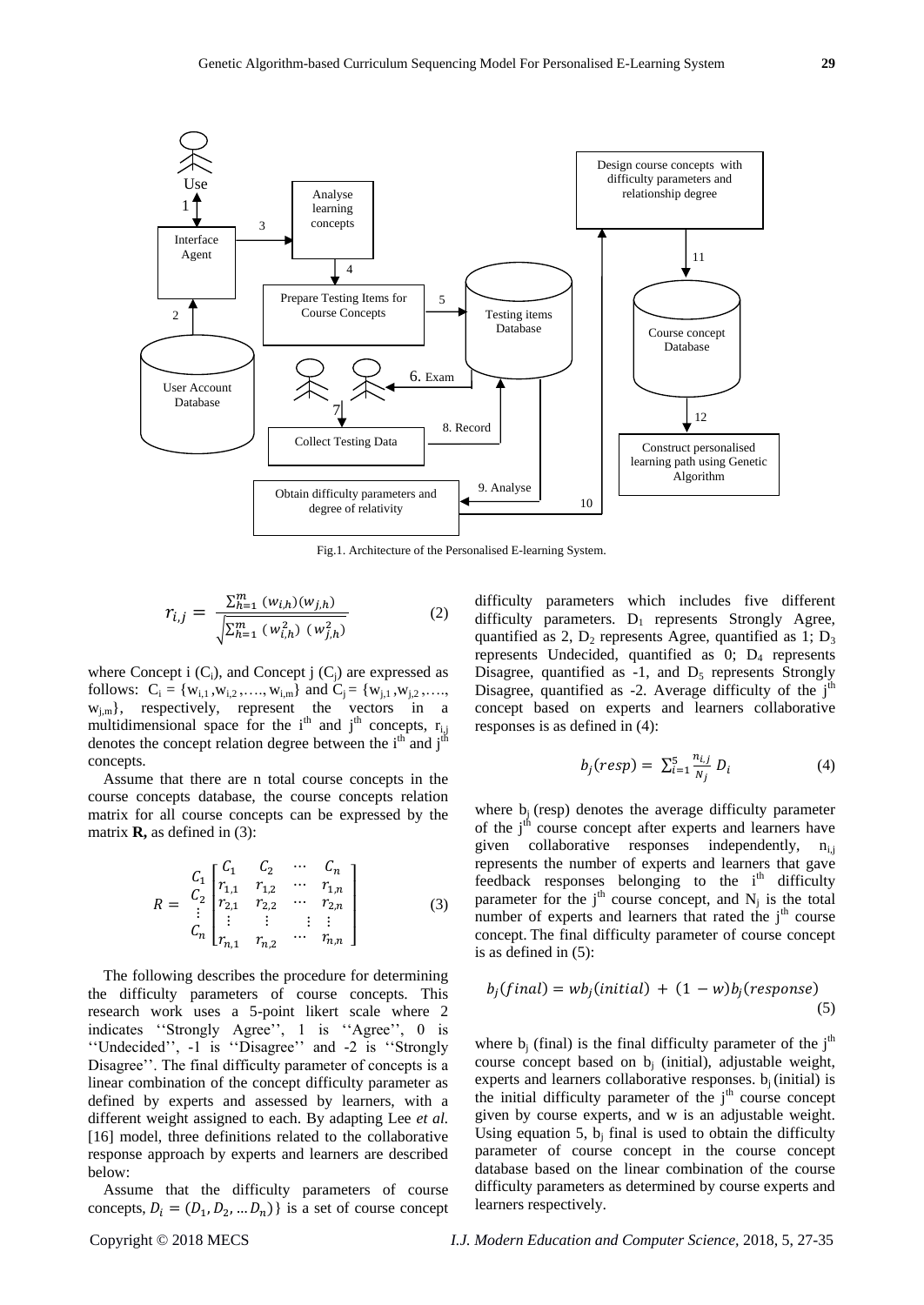The personalised learning path is generated through the different stages of genetic algorithm. These different stages include; definition of chromosome strings, defining the initial population, selecting the fitness function, reproduction operation, crossover operation and the mutation operation which are described as follows:

Genetic algorithms (GAs) are general purpose search algorithms which use principles inspired by natural genetic populations to evolve solutions to problems. The basic idea is to maintain a population of chromosomes, which represent candidate solutions to the concrete problem that evolves over time through a process of competition and controlled variation. Each chromosome in the population has an associated fitness to determine which chromosomes are used to form new ones in the competition process, which is called selection. The new ones are created using genetic operators such as crossover and mutation [17]. In this research, genetic algorithm is used because several solutions are generated, out of which the best solution is chosen as the optimal learning path in order to get the best learners' performance. The genetic algorithm-based personalised e-learning system consists of the following steps:

#### *START*

 *Gene variable: Difficulty level, degree of relationship Initialise learning materials Initialise course concepts Generate random population set FOR EACH course concept Select corresponding Difficulty level Select Degree of relationship Combine both to form Chromosome CONTINUE Compute Fitness Function REPEAT Evaluate Fitness for Chromosome FOR i = 1 TO 6 Get best learning path Select two best learning path Swap Gene to generate another two learning path Perform CROSSOVER Operation CONTINUE Re-compute Fitness Values Perform MUTATION operation for highest value IF Fitness Value > CROSSOVER Operation Optimal learning path ELSE Learning path with highest Fitness value UNTIL highest Fitness value STOP*

Adesuyi *et al. [18*] model is adapted for estimating the student learning performance. Let T denotes the time given to go through a course concept, t denotes the time given to answer set of questions on a course concept, A denotes the exact time when resuming to go through a course concept, Q denotes the exact time when resuming for a course concept assessment, F denotes the exact time after finishing a course concept assessment, Y denotes the exact time spent by a student to go through a course concept and Z denotes the exact time spent by a student for course concept assessment. Then,

$$
Y = \frac{Q - A}{T} \tag{6}
$$

$$
Z = \frac{P - Q}{t} \tag{7}
$$

Let  $f(\phi)$  and  $\Theta$  be a time status function and overall time status respectively such that;

$$
f(\phi) = \begin{cases} false, Y, Z > 1\\ true, Y, Z \le 1 \end{cases}
$$
 (8)

and

$$
\Theta = f(Y) \wedge f(Z) \tag{9}
$$

Let X represent a single student, c denotes a single course concept, P denotes the total number of questions in the pretest, Ca the student responses that match the concept, Wa the student responses that do not match the concept, and V represent performance estimate. Then,

$$
Y = Ca / (Ca + Wa)
$$
 (10)

The student Learning performance category, L is expressed as:

$$
L = \begin{cases} \nPartially successful, (Y < 0.5) \land (\theta = false \lor \theta = true) \\
\text{Modernately successful,} & (Y > 0.5) \land (\theta = false) \\
\text{Highly successful,} & (Y > 0.5) \land (\theta = true) \\
\end{cases} \tag{11}
$$

#### *C. System Flowchart*

The Fig. 2 gives a detailed step by step way of realising the personalised e-learning system. Its different components include: the login, course concept materials, pretest and performance evaluation. When a user login to the system, the system verifies if the user is an instructor or a learner. If the user is an instructor which is also known as course concept expert, the instructor is allowed to prepare the learning material's course concepts, questionnaires and testing items. If the user is a learner, he is allowed to supply his profile Information. Thereafter, the learner is allowed to select the tasks to be performed such as course concepts to study and the need to respond to questions. The score of learner's learning performance in course concepts is displayed.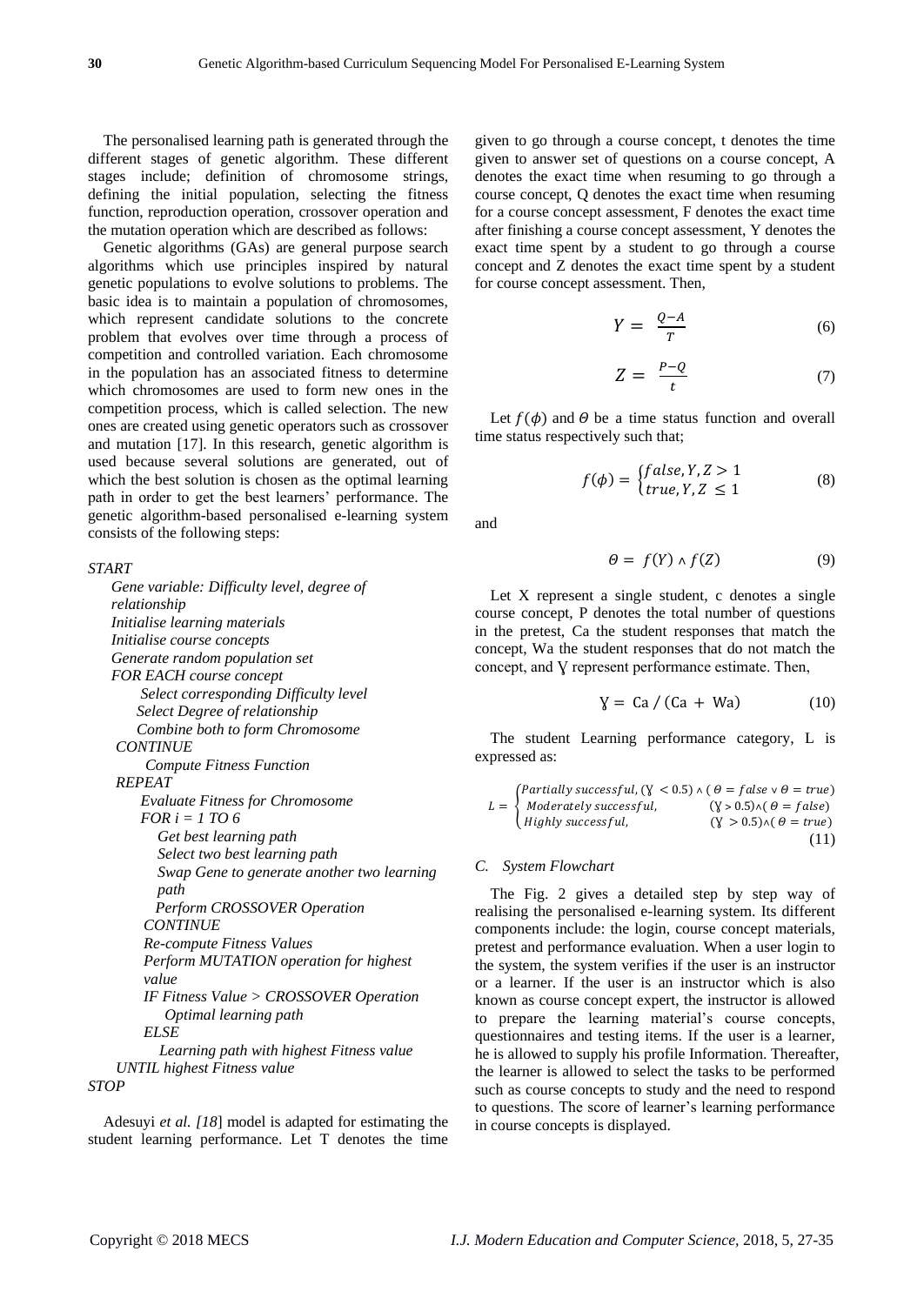

Fig.2. System Flowchart

#### IV. RESULTS AND DISCUSSION

The section discusses the results of using genetic algorithm in generating optimal learning path and the outcome of the assessment carried out on students based on the course concepts.

#### *A. Optimal Learning Path*

Table 1 shows the result of the difficulty level for the course concepts is based on the collaborative responses of the experts and learners' opinions from the questionnaires. Table 2 shows the result of the degree of relationship between course concepts. The Tables 1 and 2 are used as inputs into the genetic algorithm to generate the optimal learning path as depicted in Table 3.

|                | Learners | <b>Experts</b> | $w * b_i$ (initial) | $(1 - w) * b_i$ (response) | $w * b_j$ (initial) + (1 - w) *<br>$b_i$ (response) |
|----------------|----------|----------------|---------------------|----------------------------|-----------------------------------------------------|
| $C_1$          | 1.73     | 1.88           | 0.0376              | 1.6954                     | 1.7330                                              |
| C <sub>2</sub> | 1.13     | 1.46           | 0.0292              | 1.1074                     | 1.1366                                              |
| $C_3$          | 1.63     | 1.66           | 0.0332              | 1.5974                     | 1.6306                                              |
| $C_4$          | 1.33     | 1.66           | 0.0332              | 1.3034                     | 1.3366                                              |
| $C_5$          | 1.19     | 1.46           | 0.0292              | 1.1662                     | 1.1954                                              |

Table 1. The difficulty level for the course concepts was computed.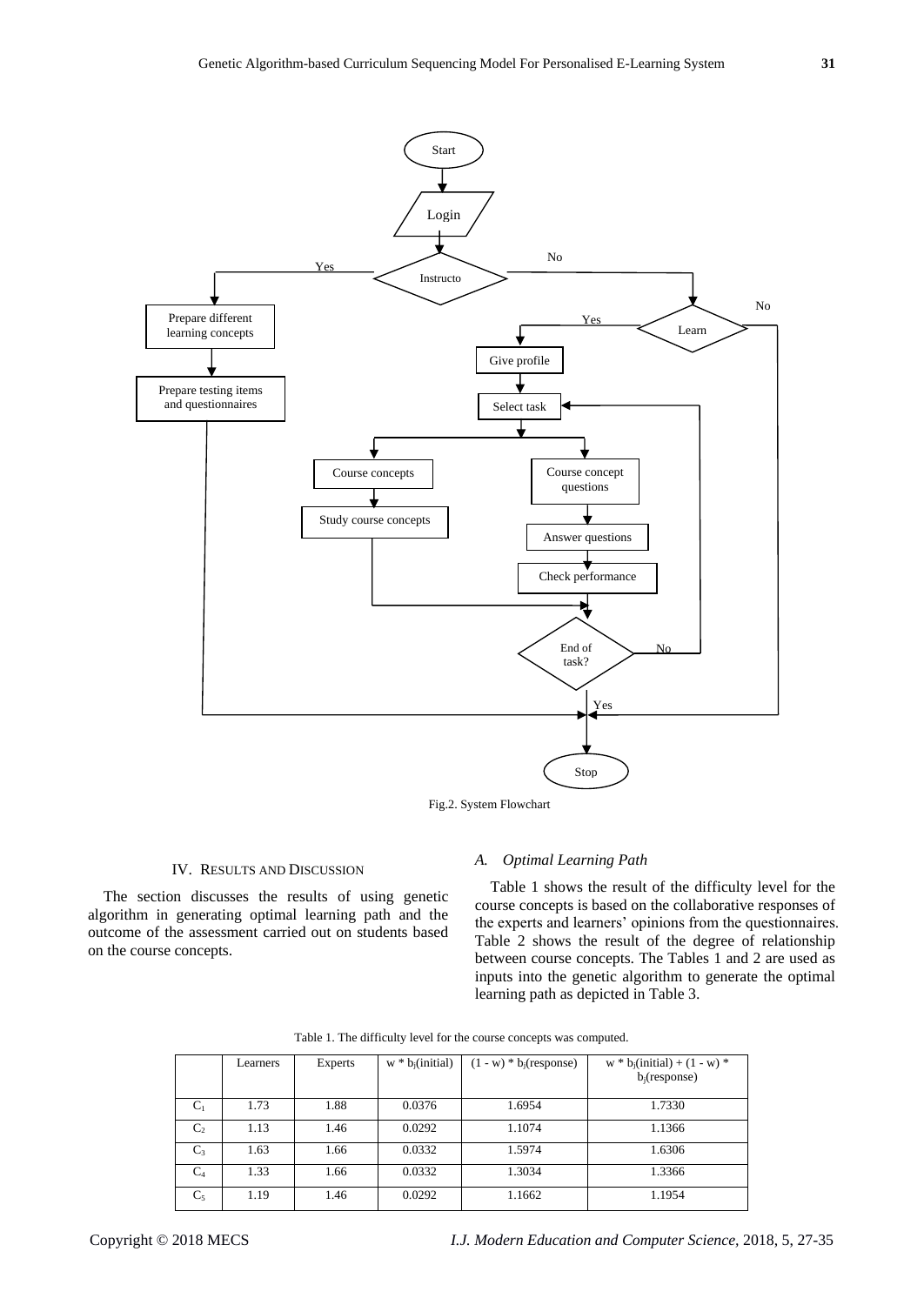| $r_{i,i}$      |        | しっ     | U٩     | $\mathrm{C}_4$ | C٢     |
|----------------|--------|--------|--------|----------------|--------|
|                |        | 0.3866 | 0.4118 | 0.2000         | 0.1034 |
| C <sub>2</sub> | 0.3866 |        | 0.2488 | 0.0134         | 0.0974 |
| $\mathrm{C}_3$ | 0.4118 | 0.2488 |        | 0.0459         | 0.0009 |
| $C_4$          | 0.2000 | 0.0134 | 0.0459 |                | 0.0601 |
|                |        |        |        |                |        |
| $C_5$          | 0.1034 | 0.0975 | 0.0009 | 0.0601         |        |

Table 2. The degree of relationship between course concepts

|                | Learning Path                     | Difficulty Level | Concept relationship degree between<br>two successive concepts |
|----------------|-----------------------------------|------------------|----------------------------------------------------------------|
|                | Introduction to computer networks |                  |                                                                |
| 3.با           | Transmission media                | 1.6              | 0.4118                                                         |
| $\mathrm{C}_2$ | Networks physical topology        | 1.1              | 0.2488                                                         |
| $\mathrm{C}_4$ | <b>OSI</b> Reference model        | 1.3              | 0.0134                                                         |
|                | Switching                         | 1.2              | 0.0601                                                         |

Table 3. Optimal Learning Path Generated

# *B. Students' Learning Performance*

The learning material that was used for the purpose of this research work is Computer Network which involved five basic course concepts. The course concepts are synchronized with learning duration (T) and assessment duration (t) as shown in Table 4. The students' learning performance was determined by conducting summative assessment on nineteen (19) students from 400 level of Achievers University Owo, Ondo State and the results of the learning outcome of concepts  $(C_1 \text{ and } C_5)$  are depicted in Tables 5 and 6 respectively showing the learning understanding levels of the learners.

Table 4. Course concepts with the learning duration (T) and assessment duration (t)

|                | $C_i$                             | T           |            |  |  |
|----------------|-----------------------------------|-------------|------------|--|--|
|                |                                   |             |            |  |  |
| L1             | Introduction to computer networks | 60 minutes  | 10 minutes |  |  |
| C <sub>2</sub> | Networks physical topology        | 90 minutes  | 12 minutes |  |  |
| $C_3$          | Transmission media                | 90 minutes  | 15 minutes |  |  |
| $C_4$          | The OSI reference model           | 120 minutes | 15 minutes |  |  |
| $C_5$          | Switching                         | 120 minutes | 15 minutes |  |  |

Table 5. The learning category of learners in introduction to computer networks  $(C1 = Concept 1)$ 

| $\mathbf{x}$               | $C_1$                | Y(mins) | Z(mins) | P  | Y                     | f(Y)  | f(Z)  | $\boldsymbol{\theta}$ | L                        |
|----------------------------|----------------------|---------|---------|----|-----------------------|-------|-------|-----------------------|--------------------------|
| $x_1$                      | Introduction<br>to   | 60      | 10      | 10 | $C_a = 7$ , $W_a = 3$ | True  | True  | True                  | Highly<br>successful     |
| x <sub>2</sub>             | computer<br>networks | 58      | 11      | 10 | $C_a = 7$ , $W_a = 3$ | True  | False | False                 | Moderately<br>successful |
| $x_3$                      |                      | 55      | 8       | 10 | $C_a = 9, W_a = 1$    | True  | True  | True                  | Highly<br>successful     |
| $\mathcal{X}_4$            |                      | 62      | 12      | 10 | $C_a = 7$ , $W_a = 3$ | False | False | False                 | Moderately<br>successful |
| $x_{5}$                    |                      | 52      | 9       | 10 | $C_a = 8$ , $W_a = 2$ | True  | True  | True                  | Highly<br>successful     |
| $x_{6}$                    |                      | 60      | 11      | 10 | $C_a = 4$ , $W_a = 6$ | False | False | False                 | Partially<br>successful  |
| $x_{7}$                    |                      | 58      | 10      | 10 | $C_a = 8$ , $W_a = 2$ | True  | True  | True                  | Highly<br>successful     |
| $x_{8}$                    |                      | 60      | 9       | 10 | $C_a = 9$ , $W_a = 1$ | True  | True  | True                  | Highly<br>successful     |
| $\mathcal{X}_{\mathbf{Q}}$ |                      | 58      | 7       | 10 | $C_a = 7$ , $W_a = 3$ | True  | True  | True                  | Highly<br>successful     |
| $x_{10}$                   |                      | 60      | 13      | 10 | $C_a = 7$ , $W_a = 3$ | True  | False | False                 | Moderately<br>successful |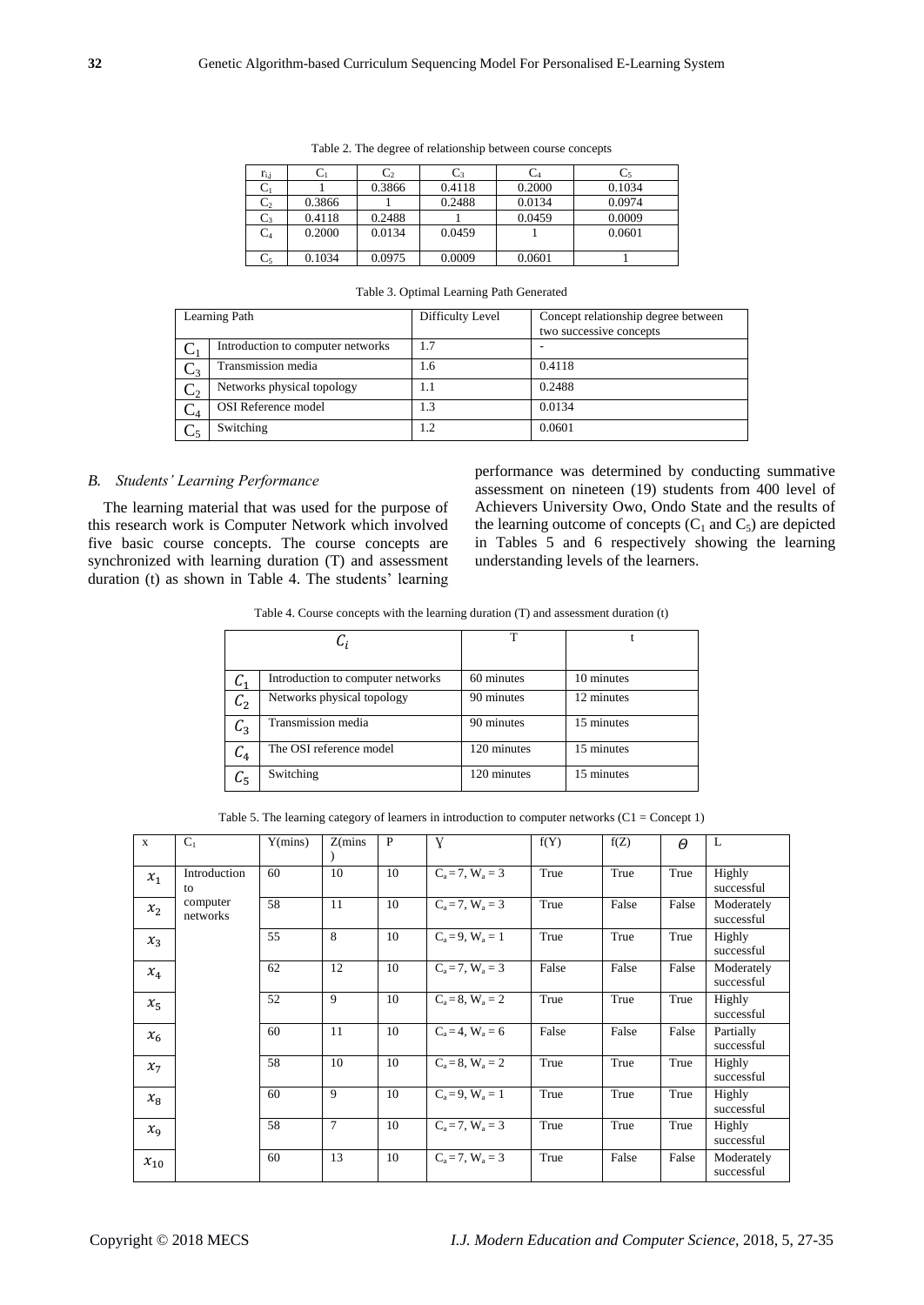| $x_{11}$ | 60 | 9  | 10 | $C_a = 7$ , $W_a = 3$ | True  | True  | True  | Highly<br>successful     |
|----------|----|----|----|-----------------------|-------|-------|-------|--------------------------|
| $x_{12}$ | 59 | 11 | 10 | $C_a = 7$ , $W_a = 3$ | True  | False | False | Moderately<br>successful |
| $x_{13}$ | 60 | 13 | 10 | $C_a = 7$ , $W_a = 3$ | True  | False | False | Moderately<br>successful |
| $x_{14}$ | 60 | 10 | 10 | $C_a = 8$ , $W_a = 2$ | True  | True  | True  | Highly<br>successful     |
| $x_{15}$ | 58 | 9  | 10 | $C_a = 8$ , $W_a = 2$ | True  | True  | True  | Highly<br>successful     |
| $x_{16}$ | 62 | 13 | 10 | $C_a = 7$ , $W_a = 3$ | True  | False | False | Moderately<br>successful |
| $x_{17}$ | 60 | 10 | 10 | $C_a = 7$ , $W_a = 3$ | True  | True  | True  | Highly<br>successful     |
| $x_{18}$ | 60 | 10 | 10 | $C_a = 7$ , $W_a = 3$ | True  | True  | True  | Highly<br>successful     |
| $x_{19}$ | 66 | 13 | 10 | $C_a = 4$ , $W_a = 6$ | False | False | False | Partially<br>successful  |

| Table 6. The learning category of learners in introduction to computer networks $(C5 = \text{Concept } 5)$ |  |
|------------------------------------------------------------------------------------------------------------|--|
|                                                                                                            |  |

| $\mathbf x$ | $\overline{C}_5$ | Y(mins)<br>$\lambda$ | Z(mins)         | $\overline{\mathbf{P}}$ | Y                     | f(Y)                  | f(Z)  | $\theta$ | L                          |                      |
|-------------|------------------|----------------------|-----------------|-------------------------|-----------------------|-----------------------|-------|----------|----------------------------|----------------------|
| $x_1$       | Switching        | 120                  | $\overline{15}$ | 10                      | $C_a = 6$ , $W_a = 4$ | True                  | True  | True     | Highly<br>successful       |                      |
| $x_2$       |                  | 120                  | 15              | 10                      | $C_a = 6$ , $W_a = 4$ | True                  | True  | True     | Highly<br>successful       |                      |
| $x_3$       |                  | 115                  | 17              | 10                      | $C_a = 6$ , $W_a = 4$ | True                  | False | False    | Moderately<br>successful   |                      |
| $x_4$       |                  | 110                  | 12              | 10                      | $C_a = 8$ , $W_a = 2$ | True                  | True  | True     | Highly<br>successful       |                      |
| $x_{5}$     |                  | 100                  | 12              | $10\,$                  | $C_a = 9, W_a = 1$    | True                  | True  | True     | Highly<br>successful       |                      |
| $x_6$       |                  | 104                  | 12              | 10                      | $C_a = 9, W_a = 1$    | True                  | True  | True     | Highly<br>$\rm successful$ |                      |
| $x_7$       |                  | 120                  | 14              | 10                      | $C_a = 7$ , $W_a = 3$ | True                  | True  | True     | Highly<br>successful       |                      |
| $x_8$       |                  | 95                   | 12              | 10                      | $C_a = 8$ , $W_a = 2$ | True                  | True  | True     | Highly<br>successful       |                      |
| $x_{9}$     |                  | 118                  | 14              | 10                      | $C_a = 7$ , $W_a = 3$ | True                  | True  | True     | Highly<br>successful       |                      |
| $x_{10}$    |                  | 120                  | 15              | 10                      | $C_a = 8$ , $W_a = 2$ | True                  | True  | True     | Highly<br>successful       |                      |
| $x_{11}$    |                  | 120                  | 14              | 10                      | $C_a = 7$ , $W_a = 3$ | True                  | True  | True     | Highly<br>successful       |                      |
| $x_{12}$    |                  | 120                  | 19              | 10                      | $C_a = 6$ , $W_a = 4$ | True                  | False | False    | Moderately<br>successful   |                      |
| $x_{13}$    |                  | 120                  | 17              | 10                      | $C_a = 5$ , $W_a = 5$ | True                  | False | False    | Moderately<br>successful   |                      |
| $x_{14}$    |                  |                      | 120             | 15                      | 10                    | $C_a = 6$ , $W_a = 4$ | True  | True     | True                       | Highly<br>successful |
| $x_{15}$    |                  | 120                  | 118             | 10                      | $C_a = 5$ , $W_a = 5$ | True                  | False | False    | Moderately<br>successful   |                      |
| $x_{16}$    |                  | $\overline{115}$     | 15              | 10                      | $C_a = 6$ , $W_a = 4$ | True                  | True  | True     | Highly<br>successful       |                      |
| $x_{17}$    |                  | 120                  | 13              | 10                      | $C_a = 7$ , $W_a = 3$ | True                  | True  | True     | Highly<br>successful       |                      |
| $x_{18}$    |                  | 120                  | 19              | 10                      | $C_a = 6$ , $W_a = 4$ | True                  | False | False    | Moderately<br>successful   |                      |
| $x_{19}$    |                  | 116                  | 15              | 10                      | $C_a = 4$ , $W_a = 6$ | True                  | True  | True     | Partially<br>successful    |                      |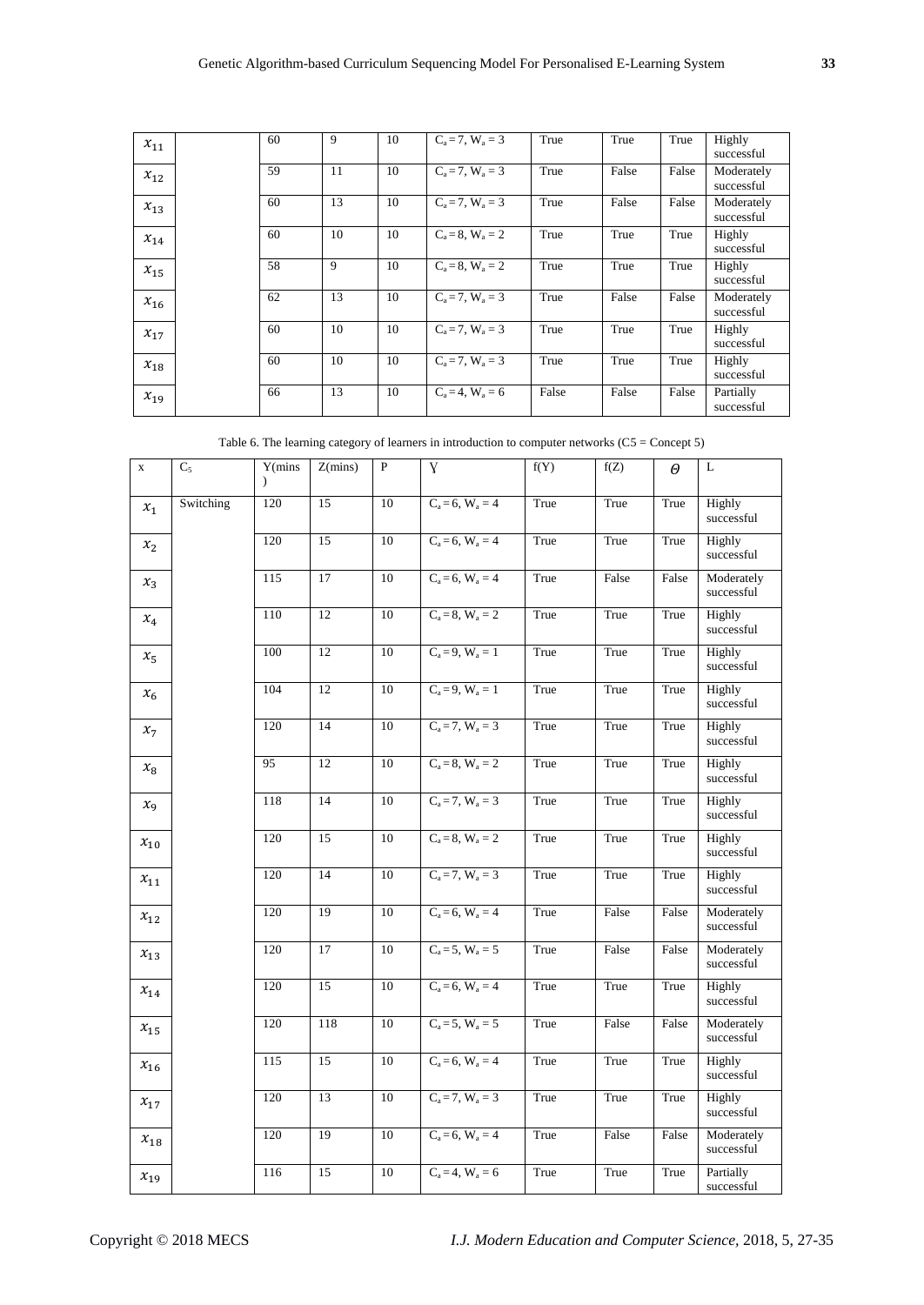Figs. 3 and 4 indicate the classification of the nineteen (19) learners to different learning performance categories based on the level of learners' understanding of the concepts  $(C_1$  and  $C_5$ ). It is observed that two  $(2)$  learners belong to the partially successful category, six (6) learners belong to the moderately successful and eleven

(11) learners belong to the highly successful category in concept  $C_1$ . Furthermore, one (1) learner belong to the partially successful category, five (5) learners belong to the moderately successful category and thirteen (13) learners belong to the highly successful category  $C_5$ .



Fig.3. Student Learning Performance categories in Course Concept 1



Fig.4. Student Learning Performance categories in Course Concept 5

# V.CONCLUSION

The concept of personalised e-learning is currently a research focus in the fields of education and psychology that has received great attention in order to deliver learning in a manner that attracts learners' requirements such as learners' interest, motivation and background knowledge. In this research work, a genetic algorithmbased curriculum sequencing model in personalised elearning environment was presented. The research adopted genetic algorithm to generate the optimal learning path for the learners by considering both the difficulty level and degree of relationship between course concepts. Based on the performance assessment, the results of the learners' learning outcome of the course concepts showed the significance of the curriculum sequencing in personalised e-learning system.